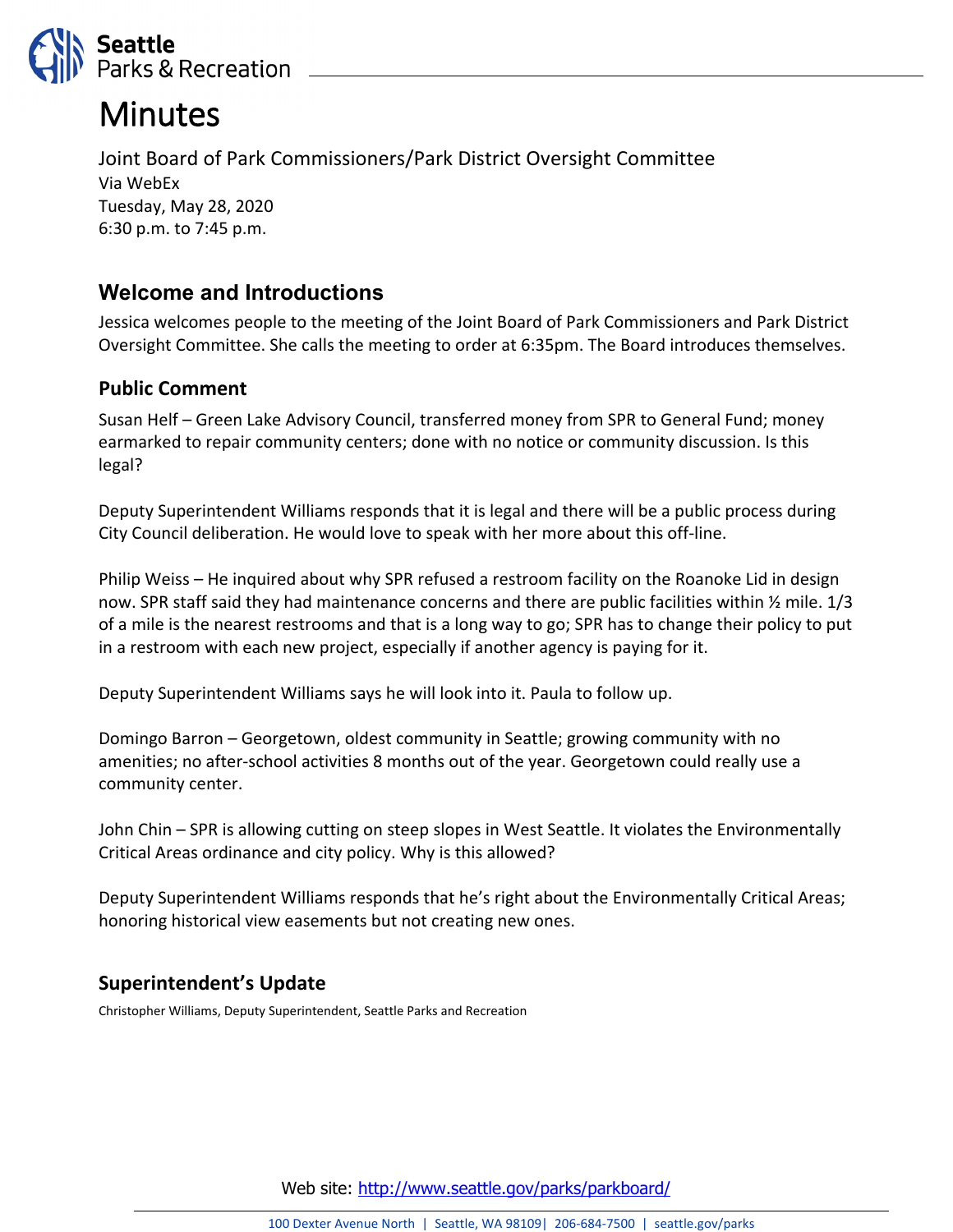Cal Anderson Park – ongoing protests; has been closed since end of June but still camping happening. SPR staff conducted 4 to 5 clean-ups. Management is considering the big picture of how to provide the best parks and recreation during a pandemic and civil unrest.

City Council proposing to eliminate the navigation team – encampment removal/clean up. This will have impacts on the department. Moratorium on encampment removals across the city.

Park District funding has been helpful. Park District was always intended to supplement not to supplant general fund. Other park and recreation departments are cutting staff because they do not have the funding to pay staff.

Pier 58 – waterline failure resulted in a 13" shift in the pier. The pier is old and many of the pilings are rotting. The pier is to be removed in the next 90 days. It will cost between \$4-\$5 million. SDOT will expedite permits.

Telecommuting – City employees will continue working from home through January 8, 2021.

Public Engagement process for Cal Anderson – continue to engage community to reimagine Cal Anderson. Andy will discuss this in more detail later.

Recreation programming – 20 summer childcare sites underway. School/fall registration to begin soon. Boat ramps and 5 lifeguarded beaches are open. Street Team engaging youth to prevent violence.

Park Closing times – encourage people to leave parks earlier. Modified hours at major parks to close at 9pm until September. Website will reflect correct operating hours.

Water safety campaign – working with King County to get the word out about being safe in and around water.

Commissioner Byers questions the parking lot closures on Lake Washington Boulevard, leaving access to those who live nearby.

## **Presentation & Discussion: Park District Legislation Overview**

Michele Finnegan, Policy Director, Seattle Parks and Recreation

#### **2020 Park District Budget Revisions**

• Seattle Park District Board to adopt Park District 2020 realignment adopted in SPR's budget by City Council

### **Delay to Six-Year Funding Cycle**

- Revise ILA to enable a one-year delay to funding cycle in emergency circumstances
- "*The Park District Board may delay the start of a new six-year planning cycle by one year by resolution with a 3/4 vote in the event of a natural disaster, exigent economic circumstances, or other emergency as determined by the Park District Board and instead approve an interim annual budget for the Seattle Park District*…"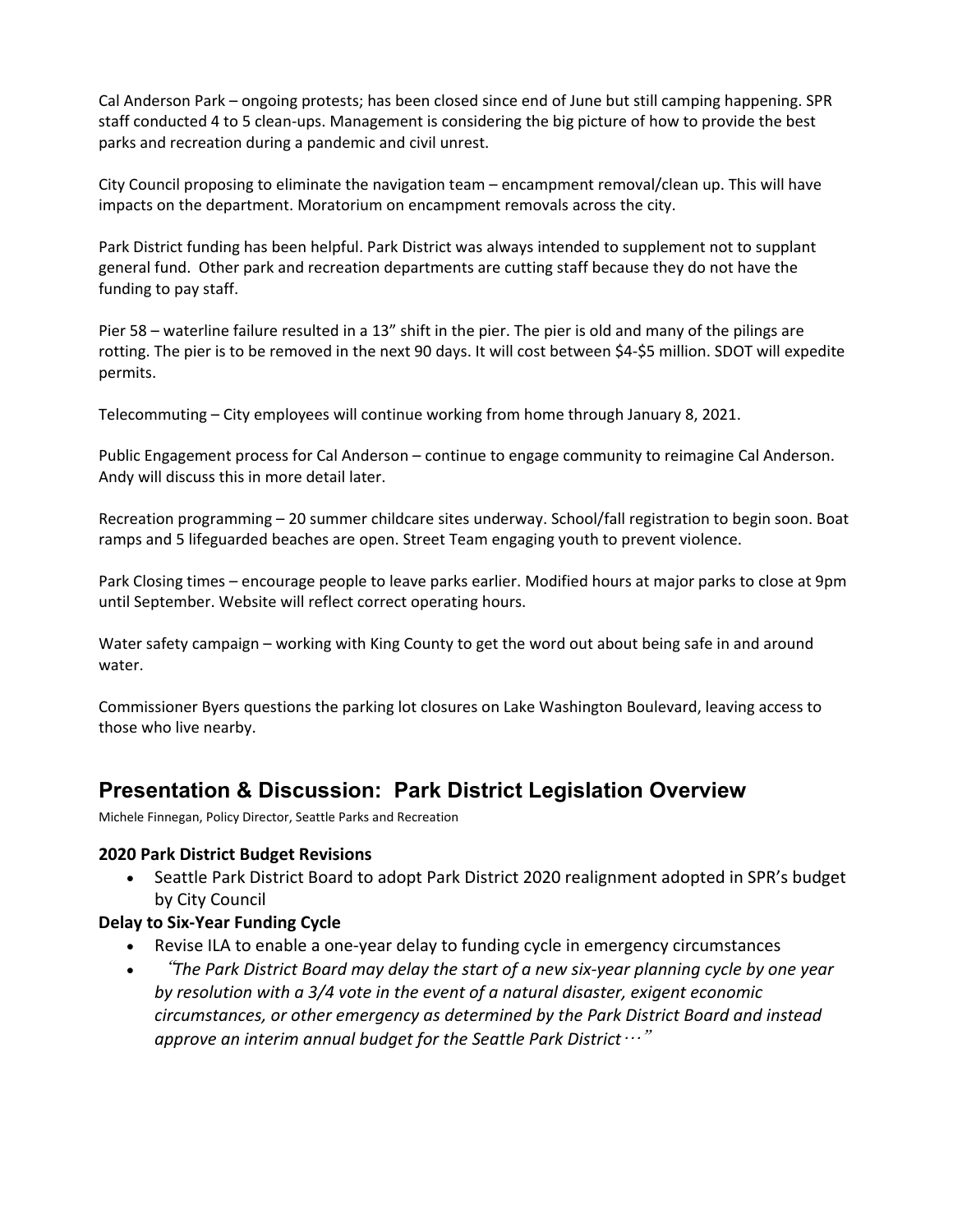• Trigger this delay for 2021 through resolution, resulting in an annual Park District budget (to be proposed with SPR's biennial budget in September).

Mayor forecasted 2020 revenue decreasing. \$300 million revenue gap for 2021 for the city; many budget conversations to come.

Feedback to CM Juarez is welcome.

### **Presentation: Keeping Parks Open Initiative**

Rachel Schulkin, Communications Manager, Seattle Parks and Recreations

Allowing access to open space while not avoiding crowding. Defining Metrics to determine how things are going and the best ways to move forward.

The Social Distancing Ambassadors are divided into subgroups:

- Data monitoring group collect data hourly throughout shift; info re crowding, numbers; uses and comments.
- Policies and Communications changes in parks rules, signage for expectations and our efforts to keep people safe.
- Physical Barriers closures of amenities and one-way paths
- Community Education most supportive to employees they are a welcoming present in the park; providing them with masks and outdoor activity risk matrix.
- Community intervention support SDA need to make a judgment call about whether SPD is called or how to handle larger groups.
- Park Activation providing activities that are socially distanced in nature. Sanitizing between use and a positive activity.
- IDT how can they support? SDOT is providing support; but we are talking with the Library and Fire to see if they have ideas.
- Pilots and partnerships pursue ideas for partnerships; Youth Art with social justice messaging in parks. Signage has seen much vandalism and hopefully people will take more care and notice for these messages.
- Meet weekly and data led. Mayor's Office is supportive.

## **Presentation & Discussion: Cal Anderson Park Planning Process**

Andy Sheffer, Planning & Development Director, Seattle Parks and Recreation Rico Quirindongo, Architect, DLR Group

The 2020 Cal Anderson Park Project (convened by Seattle Parks and Recreation (SPR)) is planning an outreach process to receive and address potential design and programming interventions to Cal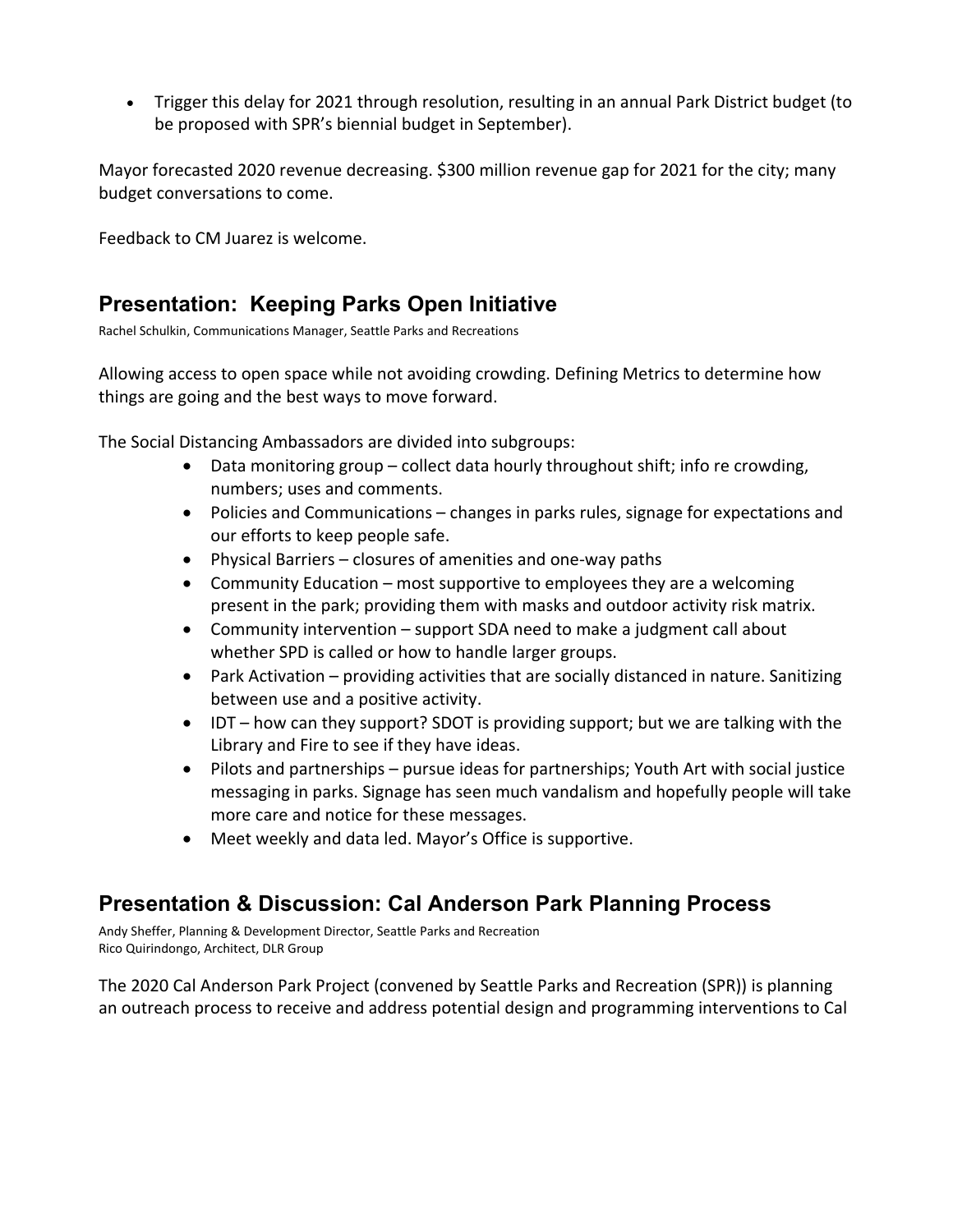Anderson Park. There is a need/opportunity, right now, to address how these issues play out at Cal Anderson Park.

This process was deemed necessary in the advent of all the ideas being proposed to the department after CHOP. Some of these ideas of have already taken on a physical manifestation in the park. We do not intend to rethink the entire park; but we need to think about how the entire park functions in order to consider the subtlest interventions. We do not intend to crowd the park with new elements as that would interfere with the functionality of existing elements. We also tend to shy away from the term "memorialize" because parks are living, growing, and constantly changing in the ways that they are used by the public. For instance, an intervention like a piece of art may pay tribute to an event but it would also serve another meaning to the beholder.

Rico Quirindongo, design consultant, reviews the public process they will go through:

 $1<sup>st</sup>$  Mtg: Frame topic – Inspiration for change

- Vision, History of Park: Design, Culture, and Use
- **I** Ideation

2<sup>nd</sup> Mtg: Inventory, Synthesis, and prioritization

- Site Analysis: Opportunities and Constraints
- **Design considerations, Space Diagramming and Programming**
- 3<sup>rd</sup> Mtg: Implementation/Piloting
	- Roadmap for immediate action items/ pilot projects and longer-term interventions

### **Support for Community Initiative**

Art: During the Capitol Hill Organized Protest/Capitol Hill Autonomous Zone, there was an exhibition of artwork invested in by the community both in the park and the public right of way, as a celebration of culture and art. SPR looking for ways to honor these works within the park.

Garden: A garden space that creates access for BIPOC gardeners and educates the greater Seattle community on food justice and land sovereignty.

Community Corner: Community circles allow a way for people to congregate and share their ideas. This was an integral part of the CHOP/CHAZ community experience.

Besides the online meetings, Rico and his team will be at Cal Anderson talking with the people who live and work near there to ensure a wide spectrum of feedback is received.

Next 2 sessions planned for September 9 and 10.

Commissioner Byers asks about the years long efforts to memorialize the AIDS epidemic within the LGBTQIA+ Community at Cal Anderson. Andy says all stakeholders are involved in this process and the programming will probably change more than the design.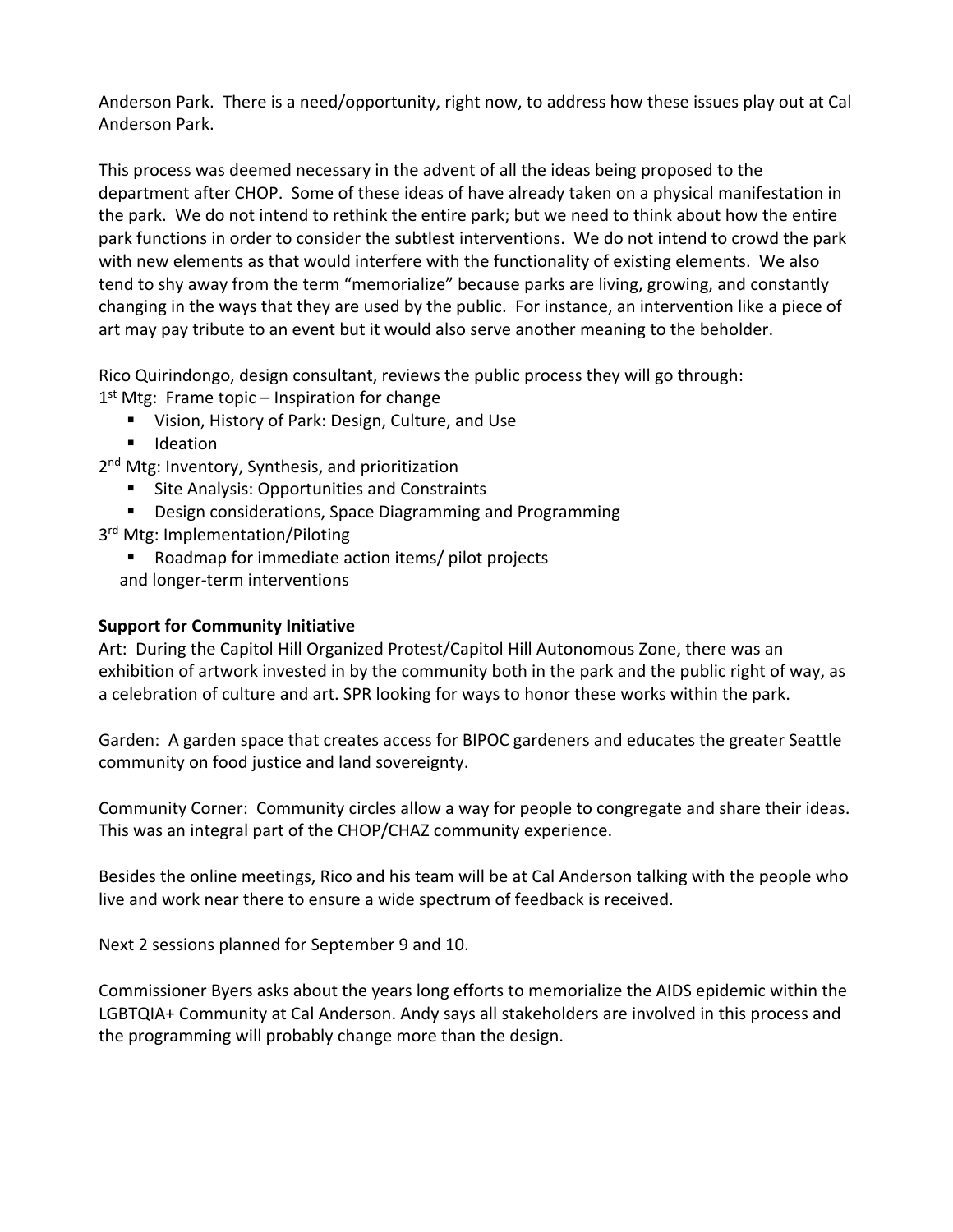Commissioner Sivarajan asks with what other BIPOC groups have they communicated? Rico does not have a list yet but they are working on it.

Commissioner Cook asks about coordination with Bobby Morris playfield. Andy responds that the community seems to love that playfield and plays an important function.

Commissioner McBride mentions that Cal Anderson is an Olmsted Park and there is plenty of space to recognize and respect many different contexts.

# **Presentation & Discussion: Summer Childcare Overview**

Justin Cutler, Recreation Division Director, Seattle Parks and Recreation Lori Chisholm, Out of School Time Manager, Seattle Parks and Recreation

SPR Recreation division is ramping down their shelters as they prepare to ramp up the childcare centers. Thanks the staff for their hard work.

• A great partnership with Associated Recreation Council for providing programming for the kids in our community.

### Overview –

In the spring, SPR offered emergency childcare at 5 locations. SPR recognize fears and concerns of staff and families. Learned a lot during the spring and this informed the summer programs.

- 20 Locations 424 slots
	- o Averaged 75% enrollment
	- o Fee: \$240/week/child
		- Up to 90% scholarship
- Safety Protocols & Planning monitor CDC and King County Public Health guidance
- Priority Registration
	- o Essential Worker Families
	- o Scholarship Qualified

Stayed the same:

- Commitment and Dedication of Staff
- Focus on quality
- Creating a safe and welcoming environment for children
- Supporting children holistically

### Different:

- Cost to Operate/Financial Impacts
- Significantly reduced capacity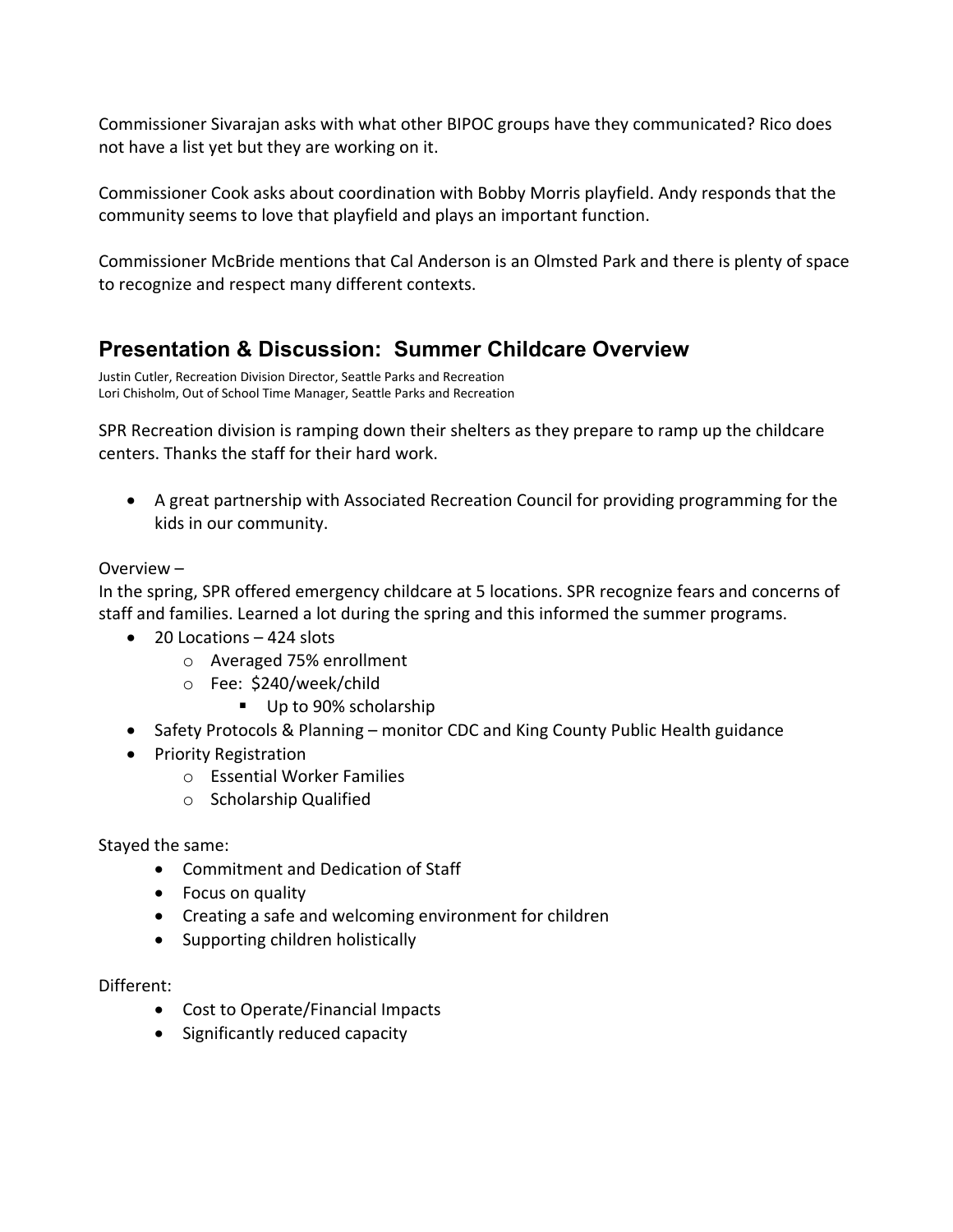- On-line registration/payment
- Implementing and Following COVID-19 guidelines: Governor, CDC, DOH, PHSKC, DCYF
- Cohort groupings of participants
- Communication Coordination
- Response to impacts of exposures/confirmed cases of COVID-19
- Modification of Activities
- Staff experience
- Evolving and Dynamic Situation

#### Lessons Learned

- Rapid and Clear Communication is Critical
- Health and Safety First
- Program Financial Sustainability vs. Affordability
- Evolving and Dynamic Environment
- Demand for Service
- Parent concerns for children's health and safety
- Flexibility for families
- Can change daily/weekly based on family situation
- Community COVID-19 rates
- Program Closure impacts

#### **Fall Childcare Plan approved by Mayor**

- 20 Locations
- Available slots 558
- Scholarships available up to 90%
- Registration Opens Tuesday, August 25
- Emphasis on children furthest from education justice and scholarship eligible families
- Enrollment Options: 2-day, 3-day, 5-day for Monthly Sessions
- Monthly Average Cost: \$1695/month/child full time, Daily value = \$90.64
- Program closed: Holidays, December 28-31 and April 12-16
- Uncertainty of Demand
- Financial Sustainability
- Supports for remote learning SPR staff are not trained educators; but SPR wants to support students' academic success for students doing remote learning.

SPR staff will offer middle/high school hubs to provide wrap-around services, meals, mentoring, and social/emotional support.

Deputy Superintendent Williams says providing care to kids is very high risk and requires much flexibility and adaptations. Lori Chisolm and her team are the best.